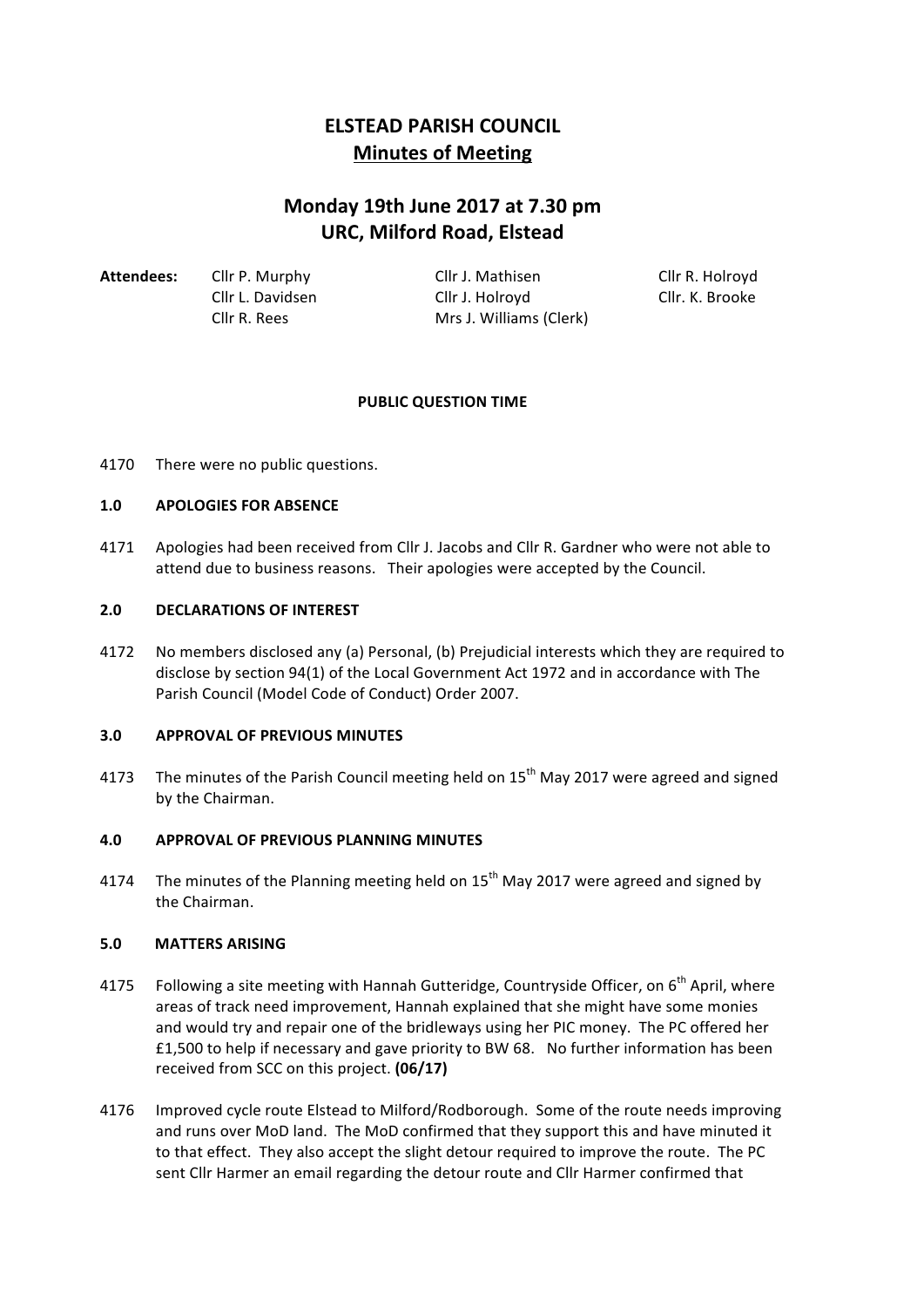Natural England (NE) own the land. Formal written permission from both landowners will be required. **(06/17)** 

- 3125 Village Banner/logo Cllr Mathisen advised that he was hoping that the appropriate Neighbourhood Plan groups would consider whether an internet hub was needed for the village and whether a new village banner/logo was appropriate. (06/15)
- 4115 Flooding in Springfield there is still no action from SCC. An initial response was received from Framptons but they have still failed to answer the question as to whether the covering of the drain was authorised despite the Clerk chasing this several times. The Clerk was contacted by Framptons after the April meeting however The Clerk is still waiting for a follow-up response. (05/17).
- 4177 School Fruit Trees The School is still looking for additional suitable sites in the village in order to plant more of these school-grafted fruit. (06/17).
- 4178 The condition of the track at the end of Hookley Lane needs improving. Hannah Gutteridge of SCC has been notified of the proposed work. Richard Knight (RK) has assessed the site but now may not be able to do the work. Cllr Murphy to liaise with RK. **(06/17).**
- 4179 There is considerable wear and tear on the Thursley Road football pitch. Work has been completed. The Clerk to pay the bill and then invoice the Sharks and the senior FC £500. Not all the funds have been transferred from WBC – The Clerk has followed up. (06/17).
- 4180 Cllr Murphy declared an interest in this item. Matt Lank has suggested that £1,500 be made available to fund improvements to the water supply for the cricket square. ECC to fund the remainder but may need to apply to the PC for some financial assistance. Not all the funds have been transferred from WBC – The Clerk has followed up. (06/17).
- 4180 Beacon View Road BT Phone Box Cllrs agreed in principle that they would be happy to buy it from BT for £1 and turn it into a community library following a suggestion from a parishioner. It will cost  $£20$  a year to insure. Following a public consultation the phone box is to remain in situ. After receiving information The Clerk to investigate whether the **phone box can be painted and repaired.** (06/17).
- 3829 Local EER Responses to be re-invigorated. (12/16)
- 4181 Information that Witley PC was liable to pay £500k damages to a bus driver who was hit by a tree were shared. The Clerk contacted a tree surgeon to ask who has assessed the sites but cannot do the assessment until early October. The Clerk to obtain new contacts so that the work can be completed as soon as possible. **(06/17).**
- 4122 Cllrs questioned whether the VAS by the zebra crossing needed recalibrating. The VAS has been assessed – the date of the repairs to be confirmed. (05/17).
- 4182 Dog waste: There are increased levels of dog waste and a second bin is needed along Back Lane. Cllrs Holroyd and Brooke determined where another bin should be sited. The Clerk to be shown the preferred location and to action. **(06/17)**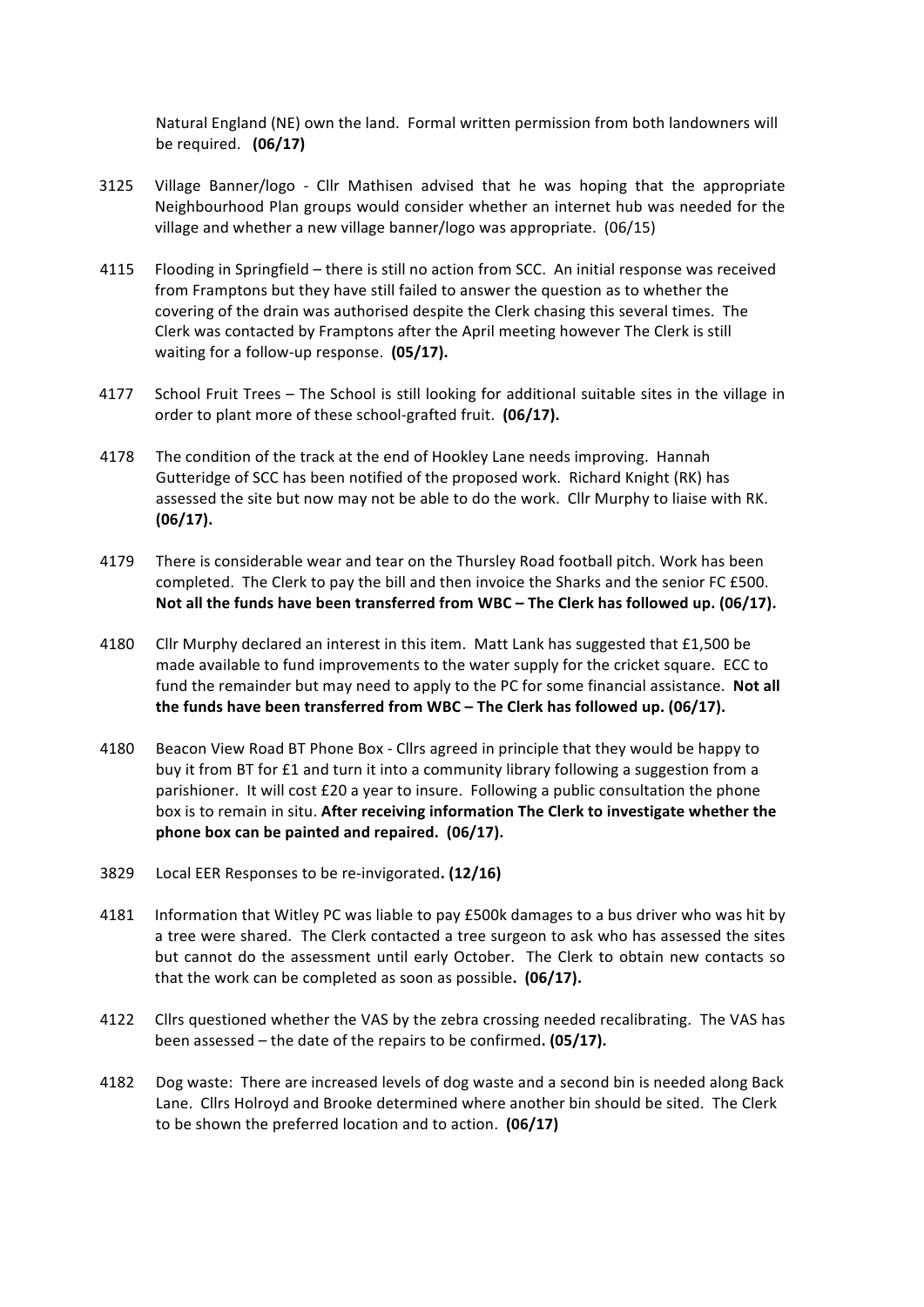- 4183 Part 2 of the Local Plan is due in November. LLP1 to be examined in June. The Parish Council submitted comments to The Inspector. Cllr Murphy was scheduled to speak but explained that he would only speak if The Inspector required clarification on any of the points made. Anyone may attend the hearing at The Burys if they wish. (06/17)
- 4125 Possible closure of the Hyper Acute Stroke Unit at Guildford. The Rt Hon J. Hunt MP brokered a private meeting with key medical stakeholders on  $21^{st}$  April. The main concern is the effect that the ambulance response time will have on potential patients. A summary of the meeting to be circulated to all councillors. A follow up meeting to be held in July. Cllr J. Else was thanked for her hard work in facilitating this meeting. (05/17).
- 4184 Weyburn Works there has been no further development on this.

(i) The second application was approved at The Joint Planning Committee on  $28<sup>th</sup>$ March. The main issue is the s106 agreement which sees £250k being allocated to Chandler School and nothing to support Elstead Primary School or leisure facilities within the village.

(ii) The Weyburn Appeal Decision: The Clerk has sent a letter regarding the s106 agreement to WBC copying Rt Hon J Hunt. An unsatisfactory response was received from WBC. In essence it is too late to effect the s106 agreement however Cllr Murphy to raise it with the Borough Councillors as a matter of planning procedure that needs improving. **(05/17).** 

(iii) It was suggested that at the next PH PC Meeting there should be a discussion over prioritising PH children over Godalming children for entry to Shackleford School. 

(iv) One of the conditions of approval is the establishment of a liaison group  $-$  a group of residents and the developer to work together. A crucial aspect to consider is the creation of the footpath / cycle roué through PC land to connect Weyburn with the village rather than have a footpath along the Shackleford Road which would be dangerous. (04/17).

- 4041 The problem of parking congestion in Broomfield. A petition is being raised by a resident calling for a layby, similar to that which was installed in Springfield, as a solution. (04/17).
- 4185 The church has asked whether it is possible to have two disabled parking bays in front of the church and a letter has subsequently been received from the church asking for just one. The Clerk spoke with Rev Page who confirmed that only one space would be required for the moment. The Clerk will contact the SCC officer concerned, David Curl. **(06/17).**
- 4186 The Backland lease to be maintained as it is following a formal inspection. Cllrs Murphy and R. Holroyd to meet with the land agent on  $21<sup>st</sup>$  June at 9.30am to inspect the field. **(06/17).**
- 4187 Cllr Murphy and Cllr D. Else met with John Baldwin (Chair of Governors) and Valerie Elliott (Headteacher) on 25<sup>th</sup> April. The current situation for 17/18 entry is that the school is oversubscribed with a number of residents not getting an offer of place. Cllr Murphy wrote to Cllr Harmer asking for a meeting with SCC to discuss the issue of the s106 agreement and future school capacity. Following the recent council election there has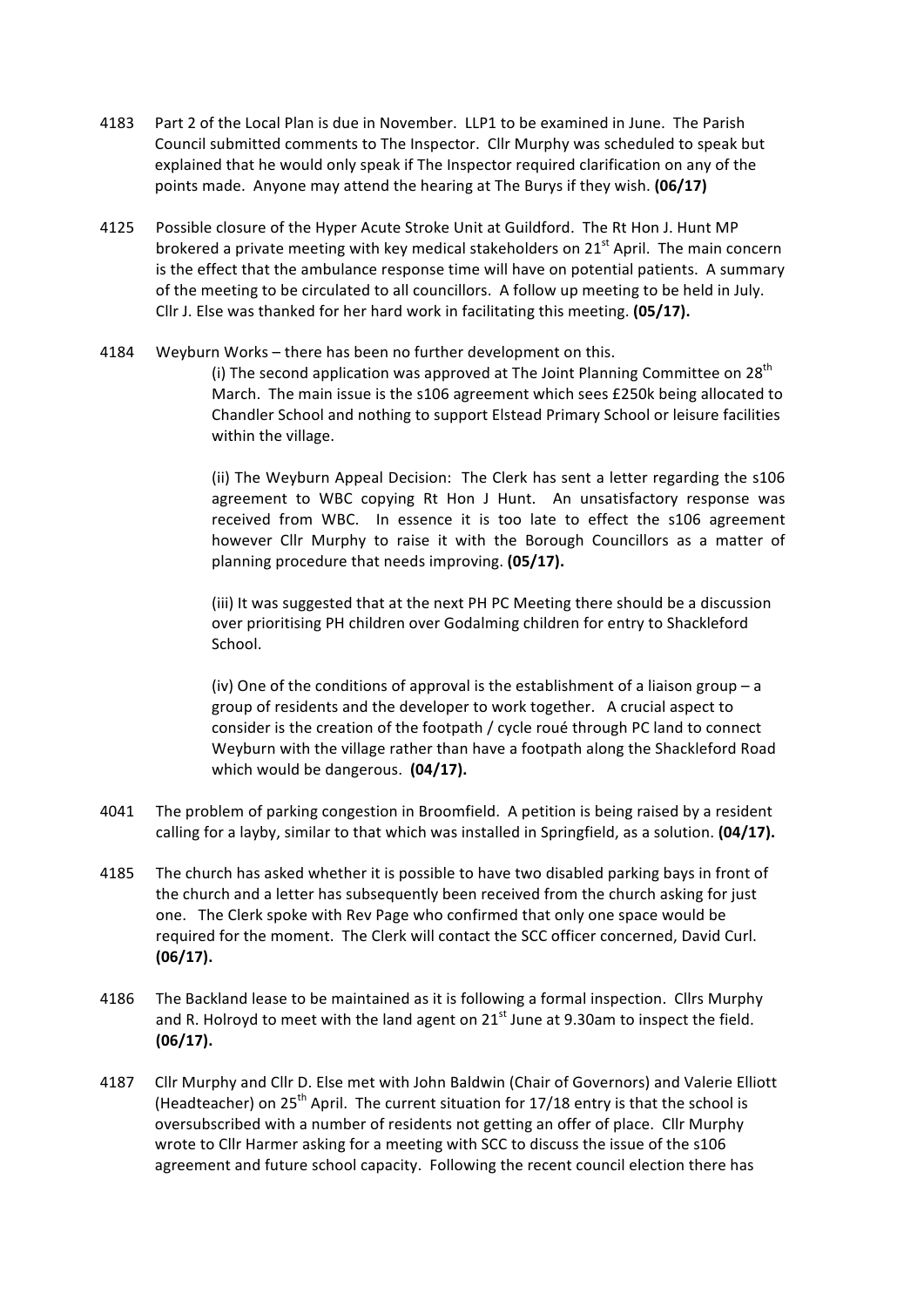been a slight hiatus however there will be a meeting on  $26<sup>th</sup>$  June to discuss the children's improvement plan and Cllr Harmer will find the relevant officials at that meeting who will be able to advise the PC on this issue. **(06/17)** 

- 4188 Letter to Paul Wenham re 5, Anderson Place. The PC wrote a follow-up letter to Paul Wenham and received a response. The response basically admitted fault as WBC failed to check comparable rents, WBC failed to check that business rates had been levied and WBC failed to check that the interior alterations had been made. The PC has exhausted all complaint levels. All clirs agreed that this should be referred to the ombudsman. (06,17)
- 4189 Fallen floodlight at Burford Rec: A floodlight came down w/c  $24<sup>th</sup>$  February as a result of vandalism/theft. The PC has suggested taking over the responsibility of the floodlights which would mean they could be covered by the PC's insurance (the football teams would reimbourse this cost and replace floodlights when required). Cllrs unanimously agreed to this proposal. The Clerk to write highlighting that there must be a response to the floodlight/insurance issue before the next PC meeting. **(06/17).**
- 4104 Cllr Harmer raised the issue of FP64. A notice from SCC has been received by the PC highlighting that FP64 is to be closed for another year. PIC and CIL monies are needed to repair the path however the river is moving so there is no point making a slight detour in the path as this too will deteriorate. There is another path which is nearby and one solution would be to combine both paths. The PC to come up with a proposal which will be discussed at the June meeting. (05/17). Minute to be removed next month as covered **in item 9.**

#### **6.0 Local Plan Part 2**

4190 The Local Plan Part 2 draft was circulated to cllrs before the meeting and three key areas were discussed.

(i) Employment Sites  $-$  what factors should be considered? Rents and business rates should be collected from comparable businesses. They should ensure that marketing reports are factual and correct. New employment sites should be included

(ii) Green Space for Protection – should we nominate our green spaces? Cllrs unanimously agreed that we should nominate all of our green spaces: Thursley and Burford Lodge Recs, The Green and the Church Green (the pc leases them), the PC extension land and Bonfire Hill.

#### (iii) The GB and Development

The settlement of Elstead will come out of GB as per the LLP1 proposals. Many properties are adjacent to the settlement area but will remain in GB. They are subject to 40% maximum limit if they wish to extend. LLP2 questioned whether a visual rule should be applied rather than 40% limit however cllrs were against this and preferred a 40% guideline in determining how much a house can be extended. Cllrs agreed that the date at which this should be applied should be the property size in 1968 (when Elstead Settlement went into GB) and not 1948.

Cllr Murphy to draft a response for The Clerk to submit. Cllr Murphy to additionally propose that planning decisions are made in tandem with the individual Parish Councils.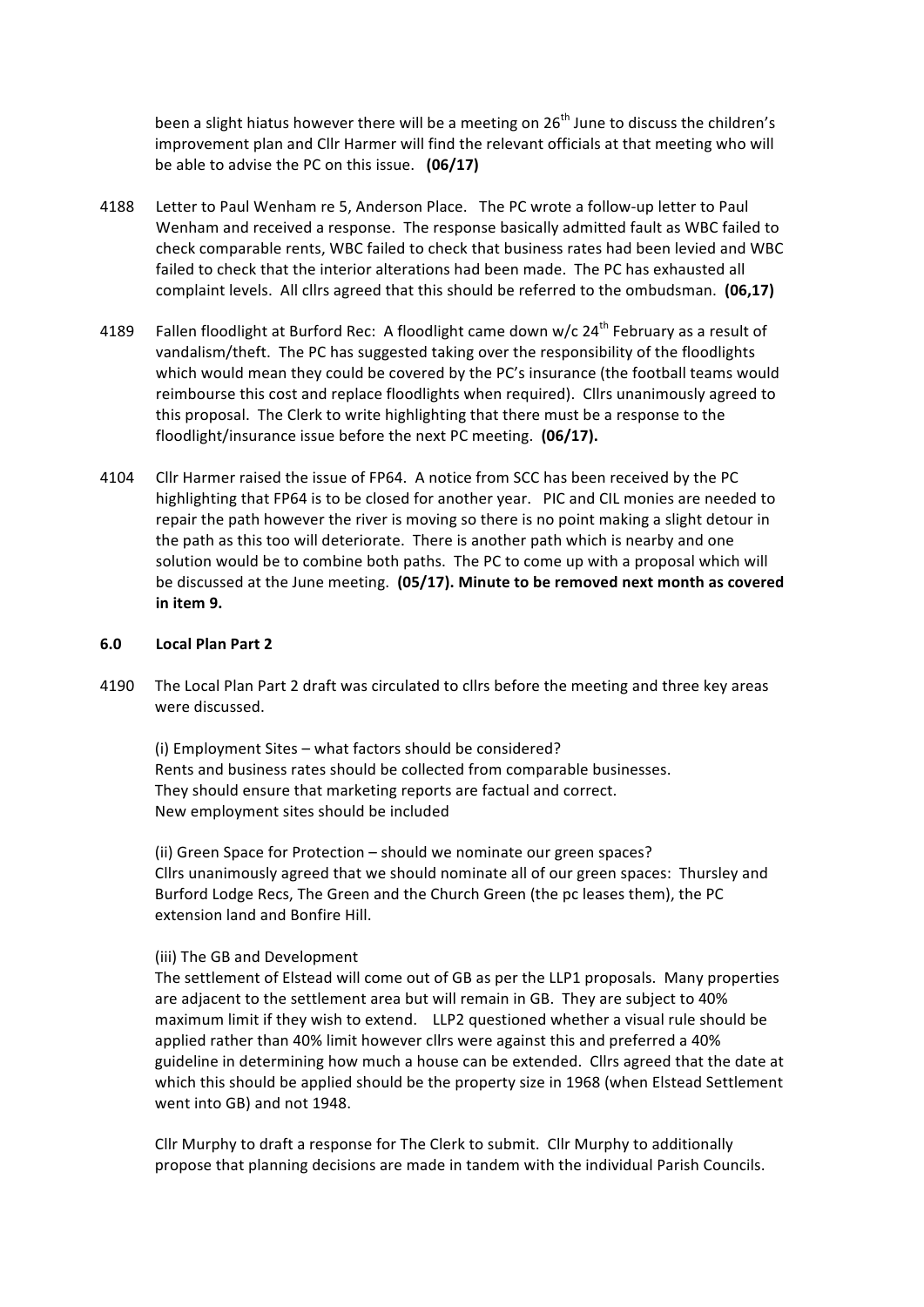### **7.0 NEIGHBOURHOOD PLAN**

- 4132 WBC owned land Cllr Murphy met with Andrew Smith WBC on 24/4 to establish whether any land could be made available for development. There is a small site just off Broomfield which Andrew will assess but it would only yield 2 houses. WBC are interested however in taking over any affordable housing once it has been built and preference would be given to local people. **(05/17).**
- 4191 Housing/Development: The PC has successfully obtained free technical support from Locality and this will be run by Aecom. The consultant has started work and aims to complete the formal site assessments by the end of July. (06/17). The application to Locality for a further £6,000 funding has been submitted and the monies received. **(06/17).**
- 4134 Meeting with Natural England (NE on 5th May. NE explained the difference between the Wealden Heath and Thames Basin SPA's. NE would not agree to building within 400m of the SPA. If 50+ dwellings are built within 5km of the SPA then the developer must ensure there is a SANG. If there are two sites of thirty houses close to each other this would be seen in the same terms as a single development and there could be a recommendation to have a SANG that both developments could share. Finally NE confirmed that we do not need to do a SEA. The Hammer Dam was also discussed. The Clerk to circulate the minutes from this meeting. (05/17).
- 4192 Draft Policies / Big Meeting: A draft was circulated and some groups have fed back corrections and comments however there was some concern over the content in first draft. Cllrs also discussed the format of the Big meeting and wondered if there would be enough to present at the proposed Big Meeting to be held on  $6<sup>th</sup>$  July. The Clerk to liaise with Angela and feedback to Cllr Jacobs to ensure we will have sufficient material and the right material to present to the village. (06/17)
- 4193 Workshop  $17^{th}$ -19<sup>th</sup> July: Angela is proposing a workshop looking at house design/layout. The Clerk to find out if cllrs are needed to attend and to ensure that there is no cross over with the work that Aecom are conducting.
- 3887 A discussion was held regarding how best to obtain the views of the younger members of the parish. One member of the NHP had suggested a Youth Forum but the ease of getting teenagers to attend a meeting at the weekend was questioned. Cllr Rees agreed to write a letter to key individuals who work with teenagers in the village to try to find ways to engage them. **(01/17).** The Clerk to liaise with the school so that the views of younger children could be obtained. (01/17). The NHP team to also ask pupils at Rodborough School what they would spend money on. **(01/17).**
- 4035 CIL Monies: Cllr Jacobs to discuss with Dawn Davidsen (who in turn to liaise with Peper Harow) how the monies should be spread across the NHP area.  $(03/17)$
- 4011 Dunsfold the planning application has been called in. If the plans are rejected this could mean that we will need to find more houses. (03/17).

# **8.0 PLAY AREAS SUB COMMITTEE**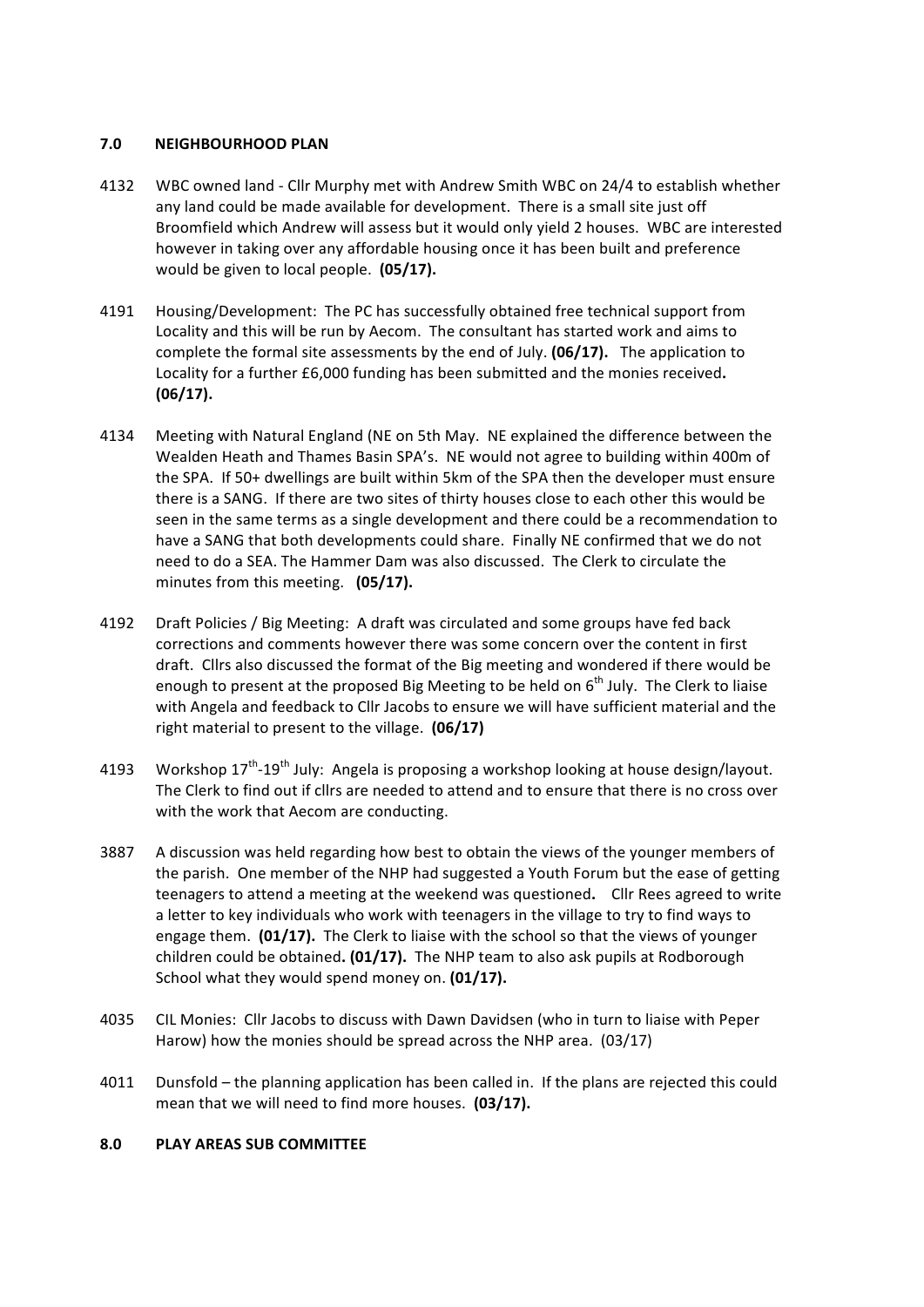- 4194 Site visit completed and the order was placed for the nest swing, zip wire and multiplay unit. The total project cost is £33,500. The Clerk paid the invoice promptly and the PC received a further 2% prompt payment discount. The installation is due to start on  $26^{th}$ June and be completed by  $14^{th}$  July. Cllrs Murphy, Holroyd and The Clerk to meet the contractors at 8am to mark out the play equipment locations. The play park to be officially relaunched on  $21^{st}$  July at  $3pm -$  this is the last day of term. Key sponsors to be invited to the reopening. The Clerk has advised the tennis clubs, allotments, residents and written a notice for the EVN and the school newsletter regarding the works and relaunch. A message to be placed on fb too. **(06/17).**
- 4195 The Clerk to arrange for a sign to be made acknowledging sponsors. **(06/17)**
- 4196 The safety surface surrounding the roundabout and under the elephant was highlighted in the last formal playground inspection as it is old and starting to degrade. The Clerk has investigated getting this replaced. The first quote was for £2,946.87 ex vat however by doing the project at the same time as the installation and by removing the old tiles etc The Clerk has managed to reduce the quote to  $£1,851.90$  ex vat. All cllrs approved this project. The Clerk to order immediately. **(06/17)**
- 3593 The play area sub-committee have started to research a suitable replacement for the train. **(09/16)**
- 4013 The play area sub-committee have applied to the Billmeir Trust for funding and are awaiting a decision. (03/17).
- 4138 Funding: Application to WBC for £3,000 has been successful. Cllr J. Else to follow up when the monies will be paid. Application to Tesco Bags of life is complete and voting is happening in store from now until the end of June. Participating stores are: Milford, Guildford (near RSCH), Guildford (near the station). (05/17)
- 3827 The Clerk / Cllr J. Holroyd to write to Tanshire Park to ask whether they might consider funding the Burford Lodge Rec play equipment improvements. (12/16).

# **9.0 FOOTPATH 64 PROPOSAL**

4197 The footpath remains shut due to erosion. One proposal would be to reroute the path inland however it would lose some of it's attractiveness if this were to be the case and permission would be needed from the landowner. SCC will likely not agree to the moving of the path inland by just a little as on-going erosion would mean that the path would need redoing in a decades time. (06.17).

# **10.0 APPROVAL HOOKLEY LANE WORKS**

4198 Not discussed see minute 4178. Minute to be removed next month (06.17).

# **11.0 BIN AT THE MOAT**

4199 The moat bin was installed at the expense of the PC with an agreement that WBC would empty the bin. WBC have stated they will not empty it any longer. It is impossible for NE to get Veolia to empty the bin. All cllrs agreed that it should be added to the Parish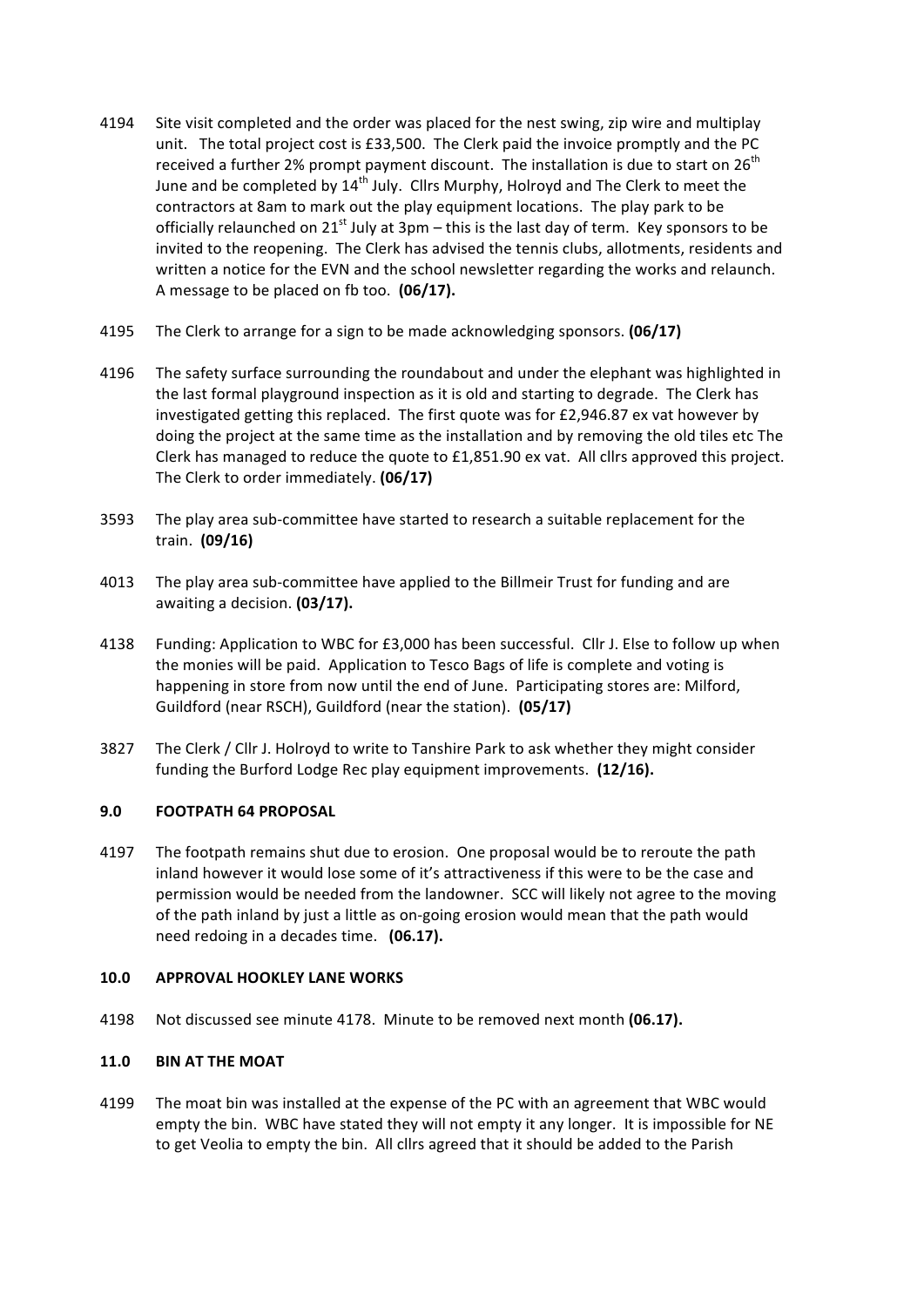Council's contract with Veolia and that the PC would fund this. The Clerk to arrange this with immediate effect. Cllr Murphy to advise James Giles. (06.17).

#### **12.0 INTERNAL AUDIT REPORT 2016-2017**

- 4200 The Internal Audit notes were read out in the entirety as detailed below:
	- The 2016 External Audit Report referred to two minor issues which were the restatement of the previous year's figures and the comments of the internal auditor. No action was required regarding the restated figures and following this year's audit it is clear that the recommendations of the internal auditor have been implemented. However 2015 regulations require that the report is presented to a full meeting of the council for review and following a review of the minutes this does not appear to have happened. This is a breach of the regulations and the external auditor will qualify their report.
	- The Council is required to conduct an annual review of effectiveness of it's internal controls as per the local government act 2003. The council should prepare a statement of internal control, including the controls that are in place and the effectiveness of these controls. Boxes 2 and 5 of section 1 of the Annual governance statement refer. Whilst the council does have in place controls, including risk assessment, insurance, an independent internal audit and a review of the effectiveness of the audit it must also review the overall controls in place in order to satisfy the criteria of the Annual Governance Statement.
	- As at the end of the year the reserves of the Council were £86,116 (2016 -£70,257). As councils have no legal powers to hold reserves other than those for reasonable working capital needs or for specifically earmarked purposes, the amount of the general reserve should annually be risk assessed and approved by the Council. The Council should ensure that earmarked funds are realistic and approved by the council. To date the Council has saved £25,500 towards a play park project. Any transfers between general reserves and earmarked reserves should be recorded in the minutes.
	- NALC issued new model financial regulations in 2016. As the council is to gain online access to its ban account, the financial regulations should be updated to reflect these changes. The risk assessment conducted by the council should also consider the new risks that the council could encounter from online banking.

# 13.0 APPROVAL OF INTERNAL AUDIT REPORT 2016-2017

- 4201 It was agreed to approve the Annual Accounting Statements and this was duly signed by The Clerk and The Chairman. (06/17)
- 4202 It was agreed to approve the Annual Governance Statement and this was duly signed by The Clerk and The Chairman. (06/17)

# 14.0 REVIEW OF EFFECTIVENESS OF INTERNAL AUDIT REPORT 2016-2017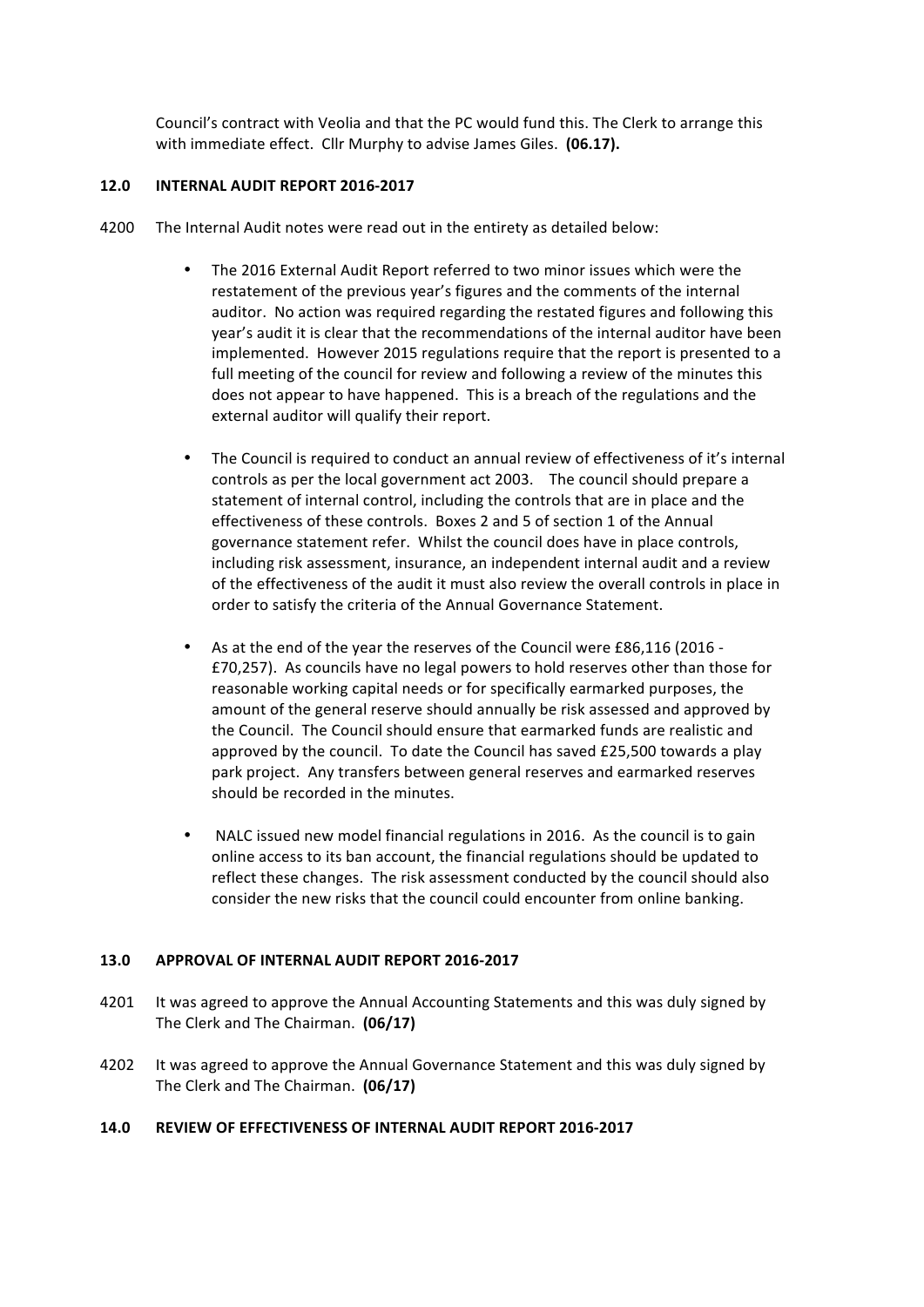4203 The Review of effectiveness of internal audit report 2016-2017 was approved and this was duly signed by The Chairman

# **15.0 REPORTS AND CORRESPONDENCE**

- 4204 The Clerk updated cllrs on the Britain' Best Village Competition. The production company have made several filming visits to Elstead and will return to film the Boat Race on 2nd July. If successful the top 20 villages will be shown on television towards the end of August. Minute to be removed next month. (06,17)
- 4205 A letter was received highlighting the overgrown vegetation along the Bonfire Hill fp opposite the Spar. The Clerk to ask R Knight to clear the dead elm trees and cut back the vegetation. Minute to be removed next month. (06/17)
- 4206 A parishioner raised the issue of dog mess on Burford Lodge Rec. Dogs are not allowed on the rec and if anyone sees a dog they should politely remind owners of this. Minute to be removed next month. (06,17)
- 4207 A parishioner raised the issue of bonfires during the day. Cllrs advised reading the guidance document on the WBC website. **Minute to be removed next month.** (06,17)
- 4208 A parishioner wrote commenting that they did not think that the new VAS was being successful in reducing traffic speed. The PC advised that there are no alternative measures that can be adopted. Minute to be removed next month. (06,17)
- 4209 An email was received from Grayshott PC asking Clerks for policies on cyber security. The Clerk to look at the responses and see if relevant for EPC to adopt. **(06,17)**
- 4211 Two complaints have been forwarded to Grasstex regarding the fact that not all of the Thursley Rec is being cut weekly leaving it looking untidy. Grasstex explained that they had new employees and would reiterate what they should do. **Minute to be removed next month. (06,17)**
- 4212 An email was received expressing concern that the route 46 bus would be scaled back. The PC explained that it knows of no plans to cut this service back at the moment. Minute to be removed next month. (06,17)
- 4213 A complaint was received regarding horses grazing in The Croft. The Clerk to be advised and to send a letter to the owners explaining that horses are not allowed in this area. **Minute to be removed next month. (06,17)**
- 4214 An invitation was received from WBC to attend a Greenspace Meeting on  $7<sup>th</sup>$  July. The names of maximum 2 representatives to be forwarded to WBC before 30<sup>th</sup> June. Minute to be removed next month. (06,17)
- 4215 An email advising the PC of the CIL consultation was received. The consultation is running from  $19<sup>th</sup>$  June to  $31<sup>st</sup>$  July. Minute to be removed next month. (06,17)
- 4216 Courses: Legal and Finance day 13<sup>th</sup> July 2017. Minute to be removed next month. **(06,17)**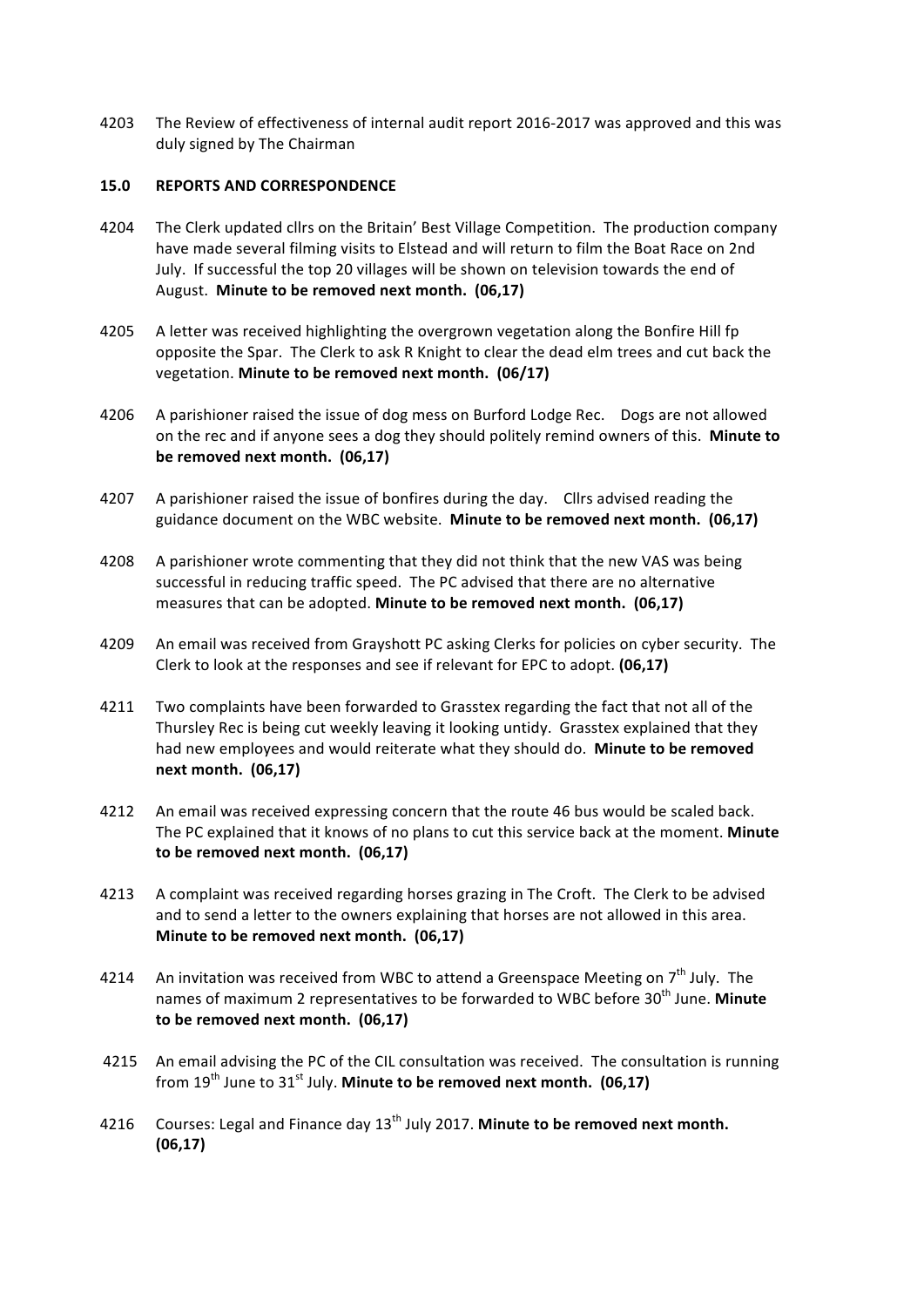- 4217 Various updates received as part of the Lpp1 inspection. All have been forward to relevant people. Minute to be removed next month. (06,17)
- 4218 Various press releases:
	- o Waverley publishes 2016 Air Quality Annual Status report
	- $\circ$  Executive Director, Paul Wenham to leave WBC on 31<sup>st</sup> July 2017
	- $\circ$  Consultations approved for LPP2 response deadline is 24<sup>th</sup> July 2017. Minute to be removed next month. (06,17)
- 4219 An invitation was received to attend the volunteers network meeting on 20<sup>th</sup> July. Minute to be removed next month. (06,17
- 4220 An advert highlighting the NALC Star Council Awards was received. Deadline for entries is 28<sup>th</sup> July 2017. Minute to be removed next month. (06,17)
- 4221 Information received on dementia workshops running  $30<sup>th</sup>$  June  $21<sup>st</sup>$  July. **Minute to be** removed next month. (06,17)

#### **16.0 ACCOUNTS FOR PAYMENT**

4222 The following accounts for June were presented for payment, duly authorised and cheques signed:

| Payee            | Cheque no | <b>Purpose</b>                         | Amount     |
|------------------|-----------|----------------------------------------|------------|
| Komplan          | 3652      | Burford rec play equipment             | £39,434.59 |
| Juliet Williams  | 3654      | home and travel expenses June          | £29.40     |
| Juliet Williams  | 3653      | salary May                             | £778.37    |
| Juliet Williams  | 3655      | salary June                            | £778.37    |
| <b>URC</b>       | 3656      | Hall Hire April and May                | £52.00     |
| Grasstex         | 3657      | Grass cutting services to October 2017 | £5,056.68  |
| South East Water | 3658      | Water for Recreation Ground B/Rec      | £138.46    |
| <b>SSE</b>       | 3659      | Electricity                            | £25.21     |
| Maxwell and co   | 3660      | <b>Internal Audit</b>                  | £576.00    |
|                  |           |                                        | £46,869.08 |

#### **ACCOUNTS FOR PAYMENT - June 2017**

#### **17.0 MATTERS RAISED BY MEMBERS**

- 4223 A hot air balloon landed in Burford Lodge Rec on  $17<sup>th</sup>$  June at 8am. The Clerk to contact the balloonist as a monetary fee is due. Minute to be removed next month. (06,17)
- 4224 Cllr Rees advised that due to work commitments he could not attend the Village Halls meeting. He has emailed The Secretary but had no reply. The Clerk to forward the contact details for the VH Chair. **Minute to be removed next month.** (06.17)